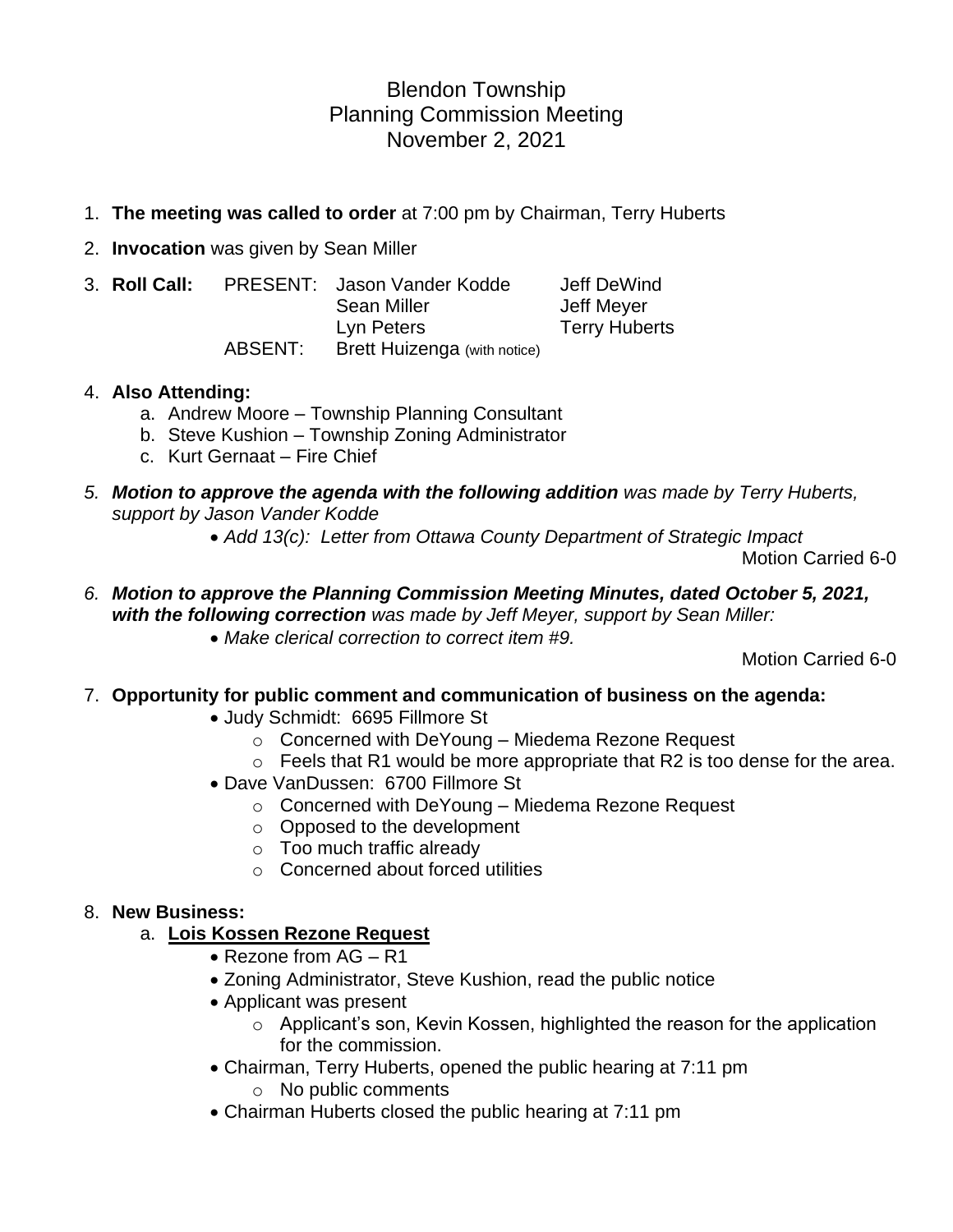- Township Planner, Andrew Moore highlighted the proposed zoning amendment to the commission.
- *Motion to recommend to the Board, the approval of the Kossen Rezone Request from AG to R1, was made by Jeff DeWind, support by Sean Miller.* Motion Carried 6-0

## 9. **Old Business:**

- a. **Miedema-DeYoung Conditional (contractual) Rezone Request:**
	- Township Planner, Andrew Moore, highlighted his provided memorandum and comments on the project, indicating that he was not supportive of the project because it in inconsistent with the Master Plan and future land use.
		- $\circ$  Out of character with the surrounding area
		- o Forty-eight proposed lots:
			- Need 69000 square feet of recreation area
			- Sidewalks
			- Figure 450-500 trips a day
				- Could warrant a traffic study
		- o Approving would have significant ramifications on the Master Plan.
	- *Motion to remove the Miedema-DeYoung Rezone Request from the table was made by Jason Vander Kodde, support by Lyn Peters.*

Motion Carried 6-0

- Rick Pulaski, from Nederveld and Associates, presented on behalf of the applicant. Mr. Pulaski stated the following items:
	- o Project would have an overall density of approximately 1-acre per unit.
	- o Likely to be a site condominium with public roads.
	- o Watermain would be made available to the site from Fillmore St.
	- o Allendale Twp willing to collaborate with developers on extending the watermain.
	- o Site has two open spaces:
		- Proposed pond
			- Stand of trees on the SE corner of the site
	- o Believes that the Master Plan opens the door for development by stating that the connection of water/sewer could be a viable way to develop in R2.
	- o Proposed single family dwellings with garages, accessory buildings, home occupations, family daycare centers, etc.
- The commissioners spent time discussing the proposal:
	- o DeWind: Major concern is water. The accessibility to water with this project is favorable. Currently seeing more impact from the splitting of AG land, into large lots without water, is not sustainable because of the residents and irrigation that occurs on these sites. Feels that lawn irrigation is a huge contributor to the township's groundwater problem.
	- o Vander Kodde: Had several questions for the applicant:
		- What was the nature of the water discussions with Allendale?
			- The Supervisor and DPW would be willing to negotiate the service of the project
			- Vander Kodde indicated that he spoke with the director of the DPW, and he has no knowledge of the project.
				- 1. Asked applicant to present a copy of the email correspondence with Allendale and the DPW.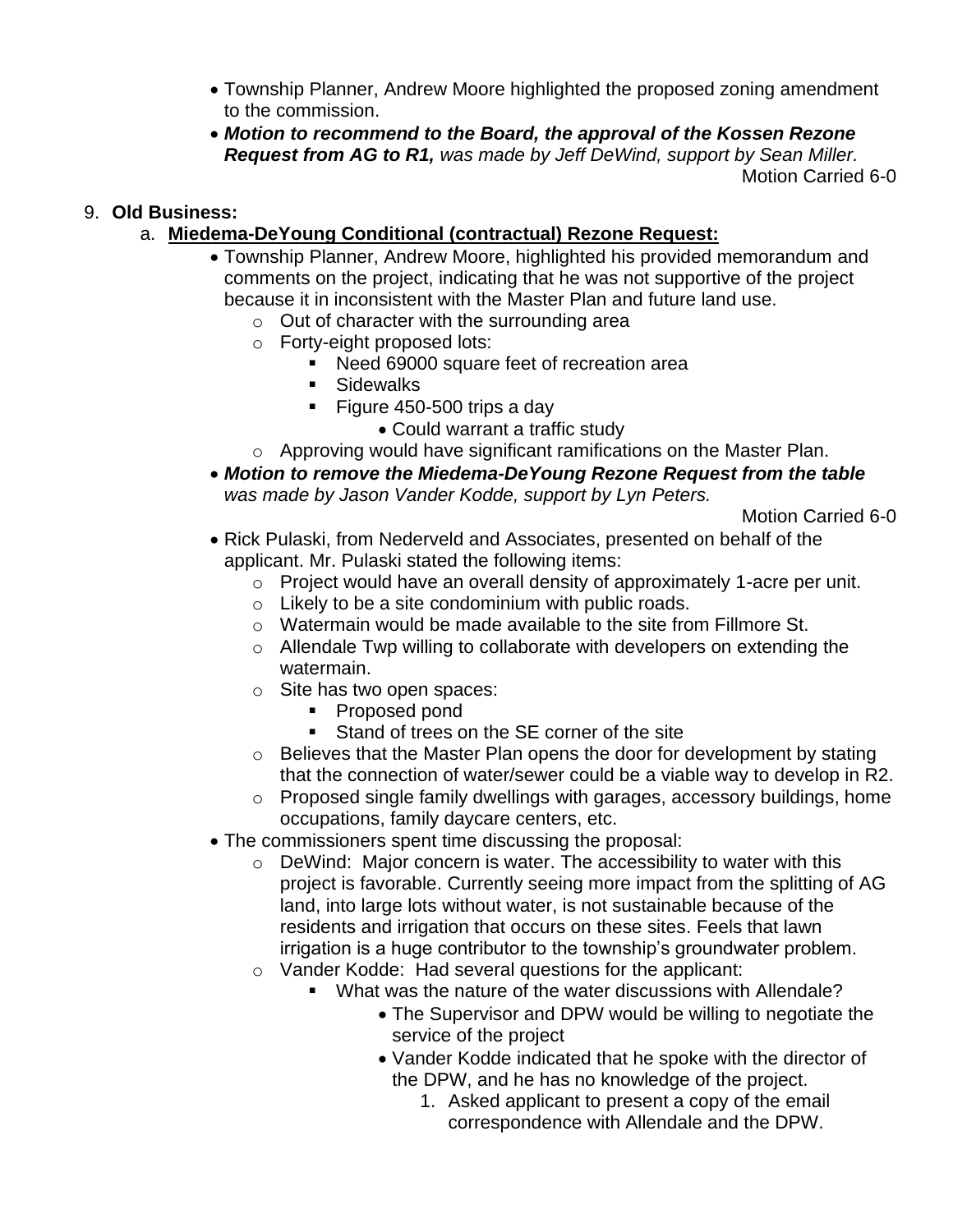- Where would the water come from:
	- Runs down 68<sup>th</sup> Ave and extends east and west across nearly the entire frontage of the property.
- Has the Ottawa County Road Commission provided input on the project yet?
	- Not yet
- Are they familiar with the township's site condominium ordinance and are they willing to comply?
	- Yes, they are familiar and willing to comply.
- Questioned the Consumer's Energy Easement.
	- Blanket easement that would have to be reduced, so Consumers could clear them.
	- Vander Kodde does not want to show tree preservation where it cannot be promised.
- Why were the two out-lots not included?
	- Trying to give mixed us options but could include in the site condominium if preferred.
- o Vander Kodde Noted the following:
	- Referenced the Master Plan and the discouragement of scattered, leap-frog patterns.
	- The applicant stated that the neighboring parcels in Allendale Township are 1-acre parcels, but Vander Kodde noted that the adjacent AG parcels in Blendon average to 20+ acres per parcel.
	- Agrees with DeWind and likes the advantage of the accessibility of water.
	- Not comfortable with from a density and zoning perspective. Feels that the zoning action should be related to density and use, but not the layout because that might change based on other inputs.
	- Plan for stubs to adjoining properties; how is that going to work.
	- Conditional rezone request should offer the conditions in writing absent of the site plan, that way the approval is based on the conditions not a specific layout.
	- Prefer to see:
		- Written conditions based on zoning-type, land use, lot size, etc.
		- Then submit a site condominium application
- o There were no other commissioner comments
- o Applicant asked to voluntarily table the request.
- o *Motion to table the application in order to address the issues stated above was made by Sean Miller, support by Jeff DeWind.*

Motion Carried 6-0

# b. **Farmhaus Cider SLU Amendment:**

- Zoning Administrator, Steve Kushion, read the public hearing.
- Chairman Huberts opened the public hearing at 8:06 pm
	- o Peter Rhodes, of Rhodes-McKee, and the Attorney for Mike and Beverly Hill, stated the following:
		- This is such an unusual use, and it is important that stipulations are built in to protect the surrounding property uses as well.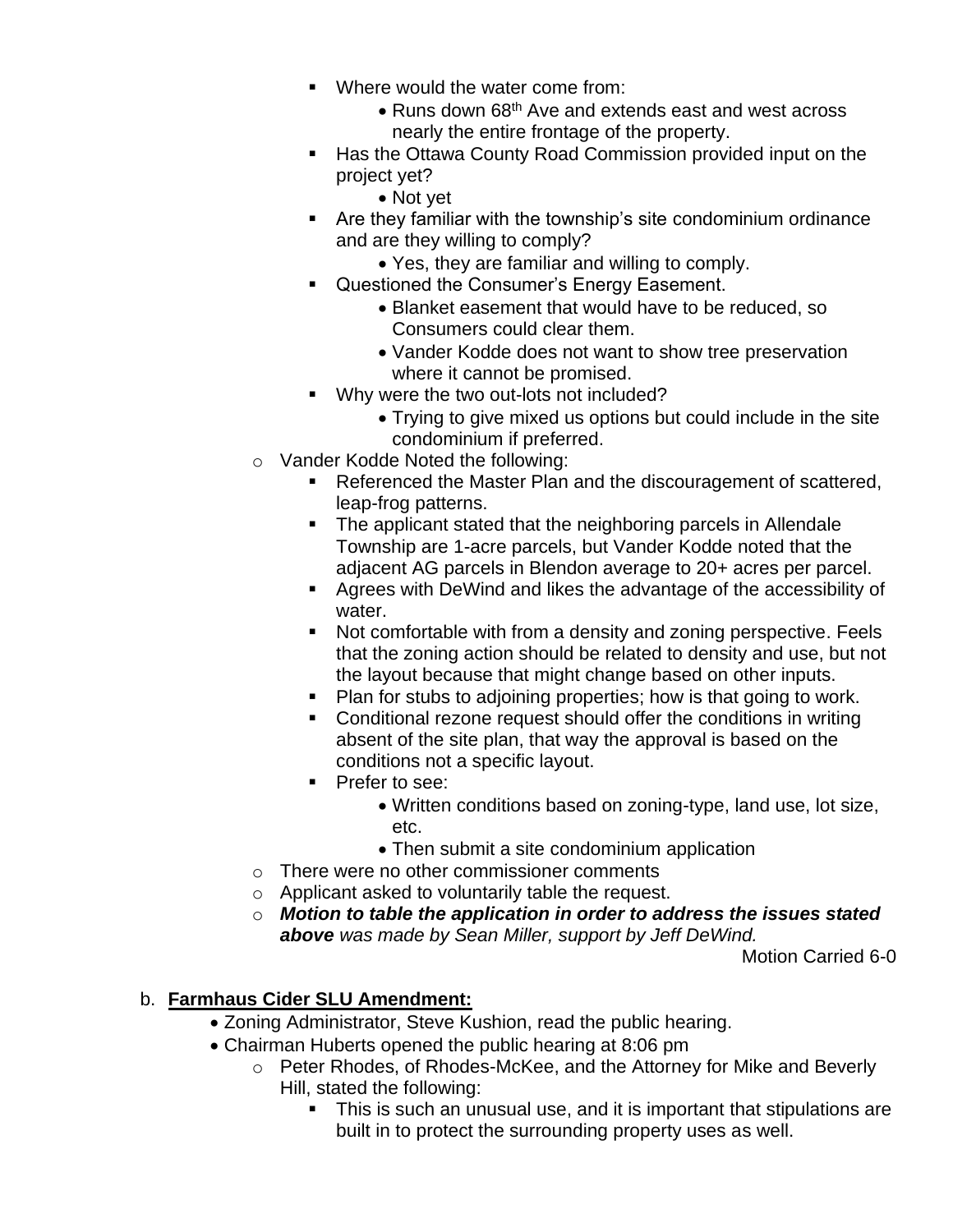- There are two major themes in the May 2017 amendment hours and seasonality.
	- 2017 built in protections that are now being 'trampled'
- Farmhaus has been incrementally increasing their impact on the surrounding area since the 2017 approval.
- Noted that somehow the parking lot has expanded by approximately 30%.
- Reminded the commission that parking on Stanton Street is prohibited and that if there is the finding of 3-violations that the Planning Commission 'shall' revoke the SLU.
- Asked that the applicant's request is denied.
- o Vander Kodde addressed the statements made by Mr. Rhodes:
	- Parking: none cited
	- Violations: Per the statement of the Zoning Administrator at the October 2021 meeting, there have been no proven violations since the December 2021 review.
	- Parking: Planning commission approved a new site plan 8.1.2019.
	- Seasonality: On the table for discussion at tonight's meeting.
- o Huberts stated that the Planning Commission cannot control if people park on the street or if a neighbor across or down the street has company and decides to walk from their home.
- o Jerry Behrens:
	- Agreed with Huberts by stating that the township cannot regulate if they have company and decide to walk across the street to Farmhaus Cider.
- Chairman Huberts closed the public hearing at 8:20 pm.
- The Commissioners added the following comments:
	- o Vander Kodde stated the following:
		- **•** This is particularly challenging.
		- The Master Plan shows that this area is planned for 'Mixed Use.' (Reviewed the language with respect to Mixed Use area within the Master Plan)
		- Although Farmhaus Cider meets that idea of small scale, low intensity, commercial it does not offer connectivity and walkability within the area.
		- Discussion on the sub-committee's findings and changes.
		- **Prefers 2-day closed per week.**
	- o Huberts stated the following:
		- Review of the hours with each SLU amendment:
			- 2017 1700 hours
			- $2019 1100$  hours
			- 2021 2100 hours
	- o Peters questioned the following:
		- How many more times is the commission going to keep making changes to the SLU?
		- Does the applicant have an exit plan for when they outgrow their current location?
		- Applicant stated that they are not building anything new
			- Peters noted that they are building hours though.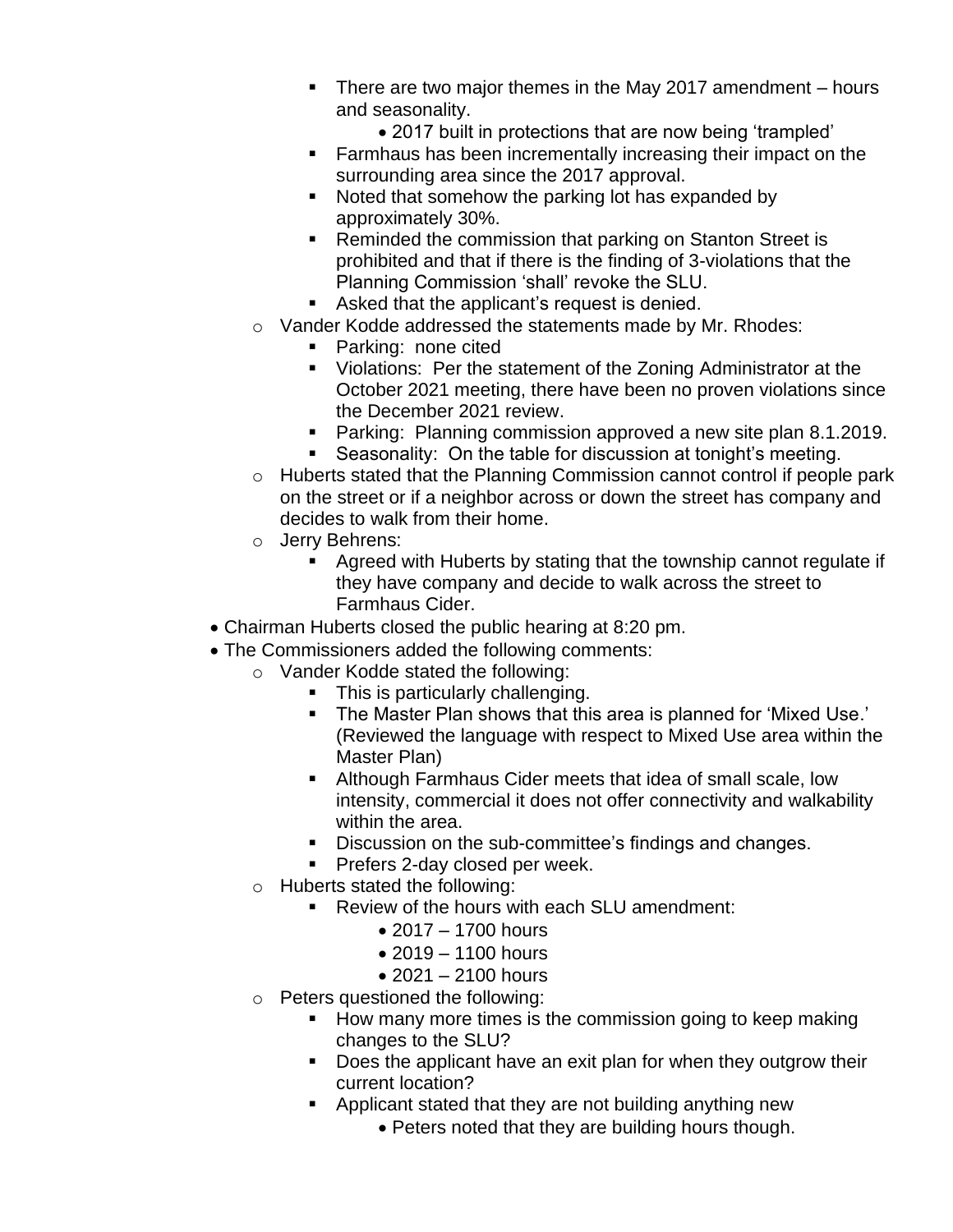- o Meyer stated the following:
	- Referred to the future land use and noted that the area is planned for mixed-use.
		- We have designated this area to show where we desire the growth to be.
		- This is the type of operation that belongs in a mixed-use area.
		- The mixed-use has to start with a 'first business.'
	- Limiting the hours does not allow the business to thrive.
	- Noted the amount of support we have received for the applicant and the amount of support that the applicant gives back to the community.
	- Stated he is generally supportive of the request.
- o Miller stated the following:
	- Agreed that this matches the future land use map.
	- Noted that although there was an increase in hours, there was a decrease in events.
	- The seasonality was cleaned up to only two seasons
	- Language was added requiring them to be totally closed one day a week.
- o DeWind stated the following:
	- Agrees with the statements made by Peters
	- Stated that the applicant does continue to come back every couple years asking for more.
	- Sympathetic to the concerns of the neighbors.
- o Hubert stated the following:
	- He is also sympathetic to the neighbors
- *Motion to approve the SLU Amendment for Farmhaus Cider as presented was made by Jeff Meyer, support by Sean Miller.*
	- o *Discussion: change 8(d) in Conditions and Findings dated 11.02.2021, to read 'determined by the zoning administrator'.*

 Roll Call: Yay: Miller, Meyer, Huberts Nay: Vander Kodde, DeWind, Peters Absent: Huizenga

Motion failed 3-3-1

- The commissioners reopened deliberations.
	- o Vander Kodde felt that he would be more comfortable requiring 2-days a week off.
		- Applicant agreed.
- *Motion to approve the SLU Amendment for Farmhaus Cider with the following changes was made by Jason Vander Kodde, support by Sean Miller*
	- o *Add the word 'after' in front of 10:00 pm in number 7.*
	- o *Change 8(d) to read 'determined by the Zoning Administrator*
	- o *Change 8(c) to state 'two days a week'*
		- Roll Call: Yay: Huberts, Vander Kodde, Peters, Miller, Meyer, DeWind Nay: None

Absent: Huizenga

Motion Carried 6-0-1